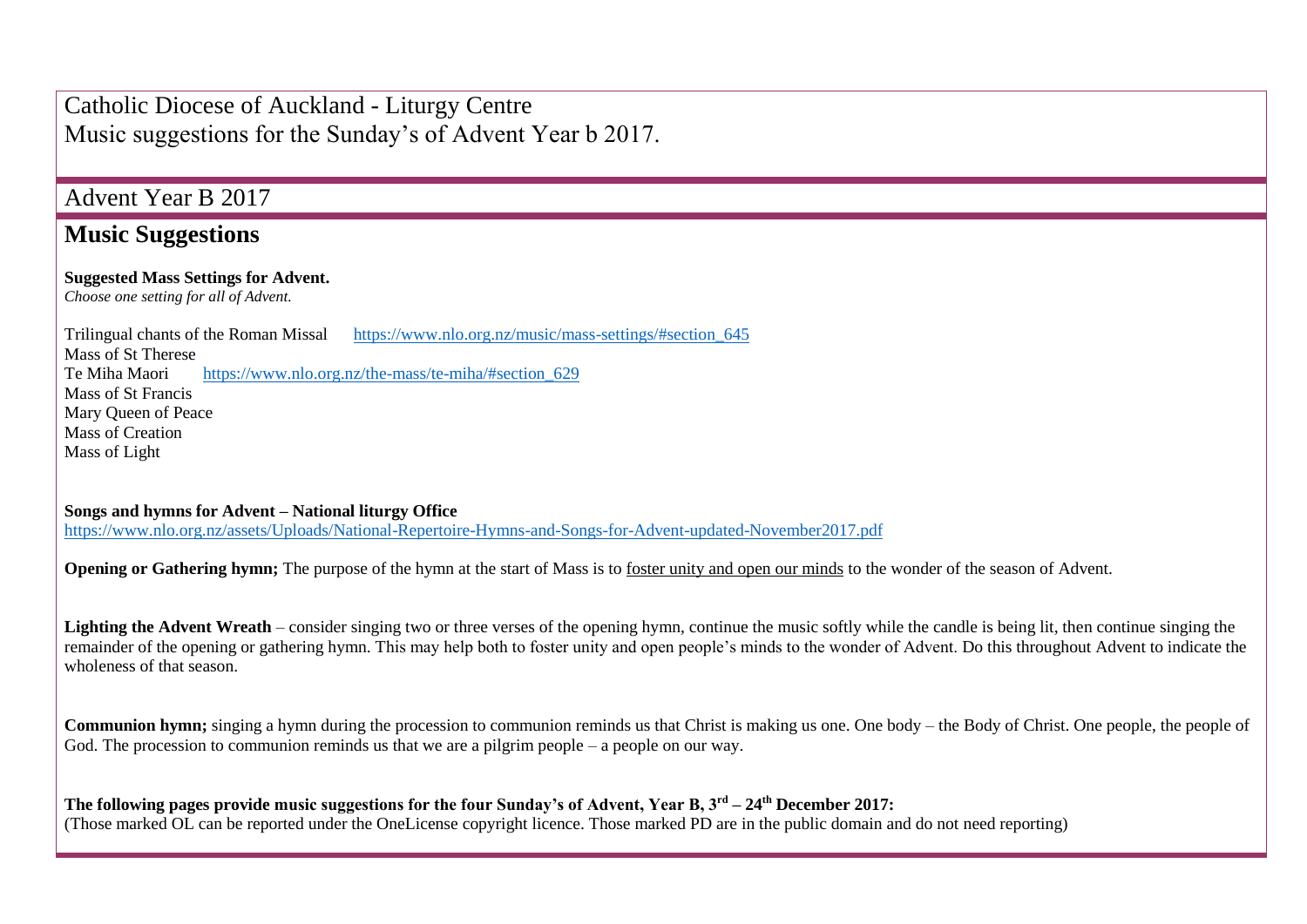| 1 <sup>st</sup> Sunday Advent.                                                                                                                                                                                                                                                                                                                                                                                                 | Scripture                                                                                                                                                                                                                                                                                 | Music OL=Onelicense PD= are in the Public Domain                                                                                                                                                                                                                                                                                                                                                                                                                                                                                                                                                                                                                                                                                                                                                                                                                                                        |  |  |
|--------------------------------------------------------------------------------------------------------------------------------------------------------------------------------------------------------------------------------------------------------------------------------------------------------------------------------------------------------------------------------------------------------------------------------|-------------------------------------------------------------------------------------------------------------------------------------------------------------------------------------------------------------------------------------------------------------------------------------------|---------------------------------------------------------------------------------------------------------------------------------------------------------------------------------------------------------------------------------------------------------------------------------------------------------------------------------------------------------------------------------------------------------------------------------------------------------------------------------------------------------------------------------------------------------------------------------------------------------------------------------------------------------------------------------------------------------------------------------------------------------------------------------------------------------------------------------------------------------------------------------------------------------|--|--|
| Though we have "withered                                                                                                                                                                                                                                                                                                                                                                                                       | 1st Reading. Isaiah 63;16b-17,19b 64;2-7                                                                                                                                                                                                                                                  | Hymn suggestions for the first Sunday of Advent.                                                                                                                                                                                                                                                                                                                                                                                                                                                                                                                                                                                                                                                                                                                                                                                                                                                        |  |  |
| like leaves' we cry out to<br>God who is ever faithful,<br>ever merciful. A cry so<br>pertinent in a world where<br>our human behaviour has<br>degraded the environment,<br>evening news carries<br>relentless stories of<br>violations of human dignity<br>and too many people have<br>forgotten how to live<br>selflessly.                                                                                                   | Psalm 85<br>Lord let us see your kindness<br>$2nd$ Reading. 2 Peter 3;8-14<br>What sort of persons ought you to be?<br>Gospel. Mark 1;1-8<br>Prepare the way of the Lord<br>http://usccb.org/bible/readings/120317.cfm                                                                    | Kia Tata Mai Koe Kia Matou (Sing Praise 351)<br>Haere mai e Hēhu (Nga Himene 3-5)<br>Advent Litany / Litany of the Word (Farrell)<br><b>OL</b><br>As The Deer (Hurd)<br><b>OL</b><br><b>OL</b><br>Bread for The World Broken (Walker)<br><b>OL</b><br>City of God (Schutte)<br>PD<br>Come thou Long Expected Jesus<br>Come To Set Us Free (Farrell)<br><b>OL</b><br><b>OL</b><br>Help Me Know Your Ways - Mangan<br>PD<br>Immortal Invisible<br>PD<br>Praise to The Lord The Almighty<br>Praise to You O Christ Our Saviour (Farrell)<br><b>OL</b><br>Saviour of The Nations Come (Luther)<br>Though The mountains May Fall (Schutte)<br>OL<br>PD<br>Wake O Wake The Night is Dying (Nicolai)                                                                                                                                                                                                           |  |  |
| 2 <sup>nd</sup> Sunday Advent                                                                                                                                                                                                                                                                                                                                                                                                  | <b>Scripture</b>                                                                                                                                                                                                                                                                          | <b>OL</b><br>You Alone Know Our Hunger (Haas)<br><b>Music</b>                                                                                                                                                                                                                                                                                                                                                                                                                                                                                                                                                                                                                                                                                                                                                                                                                                           |  |  |
| John, clothed in camel's<br>hair, with a leather belt<br>around his waist and<br>feeding on locusts and<br>honey, is an icon of<br>simplicity, perfect for our<br>time. His words, a call to<br>prepare the way, lift<br>valley's, lay low the<br>mountains and make<br>straight the roads, can be<br>understood as a metaphor<br>calling the people of God to<br>seek out pathways that lead<br>to justice for all the earth. | 1st Reading. Isaiah 40;1-5,9-11<br>Comfort my people.<br>Psalm 85<br>Lord let us see your kindness<br>2 <sup>nd</sup> Reading. 2 Peter 3;8-14<br>What sort of persons ought you to be?<br>Gospel. Mark 1;1-8<br>Prepare the way of the Lord<br>http://usccb.org/bible/readings/121017.cfm | Kia Tata Mai Koe Kia Matou<br>Haere mai e Hēhu<br>A New Heart For A New World (Watts / O'Brien)<br><b>OL</b><br><b>OL</b><br>A Voice Cries Out (Joncas)<br><b>OL</b><br>A Voice in The Wilderness (Robinson)<br><b>OL</b><br>Christ Be Our Light (Farrell)<br>City Of God (Schutte)<br><b>OL</b><br>Come Lord Jesus (Schutte)<br><b>OL</b><br>PD<br>Come thou Long Expected Jesus<br>Comfort, Comfort All My People (Main)<br><b>OL</b><br>PD<br>Comfort Now My People (Olearius)<br>Every Valley (Dufford)<br><b>OL</b><br>Grant to Us O Lord a Heart Renewed (Deiss)<br>O Come O Come Emmanuel<br>OL<br>O Emmanuel<br><b>OL</b><br>PD<br>On Jordan's Bank the Baptist's Cry (Coffin)<br>PD<br>Praise The Lord Ye Heavens Adore him (Haydn)<br>PD<br>Praise To The Lord The Almighty (Neander / Stralsund)<br><b>OL</b><br>Prepare The Way (Boniwell)<br><b>OL</b><br>Prepare The Way O Zion (Franzen) |  |  |